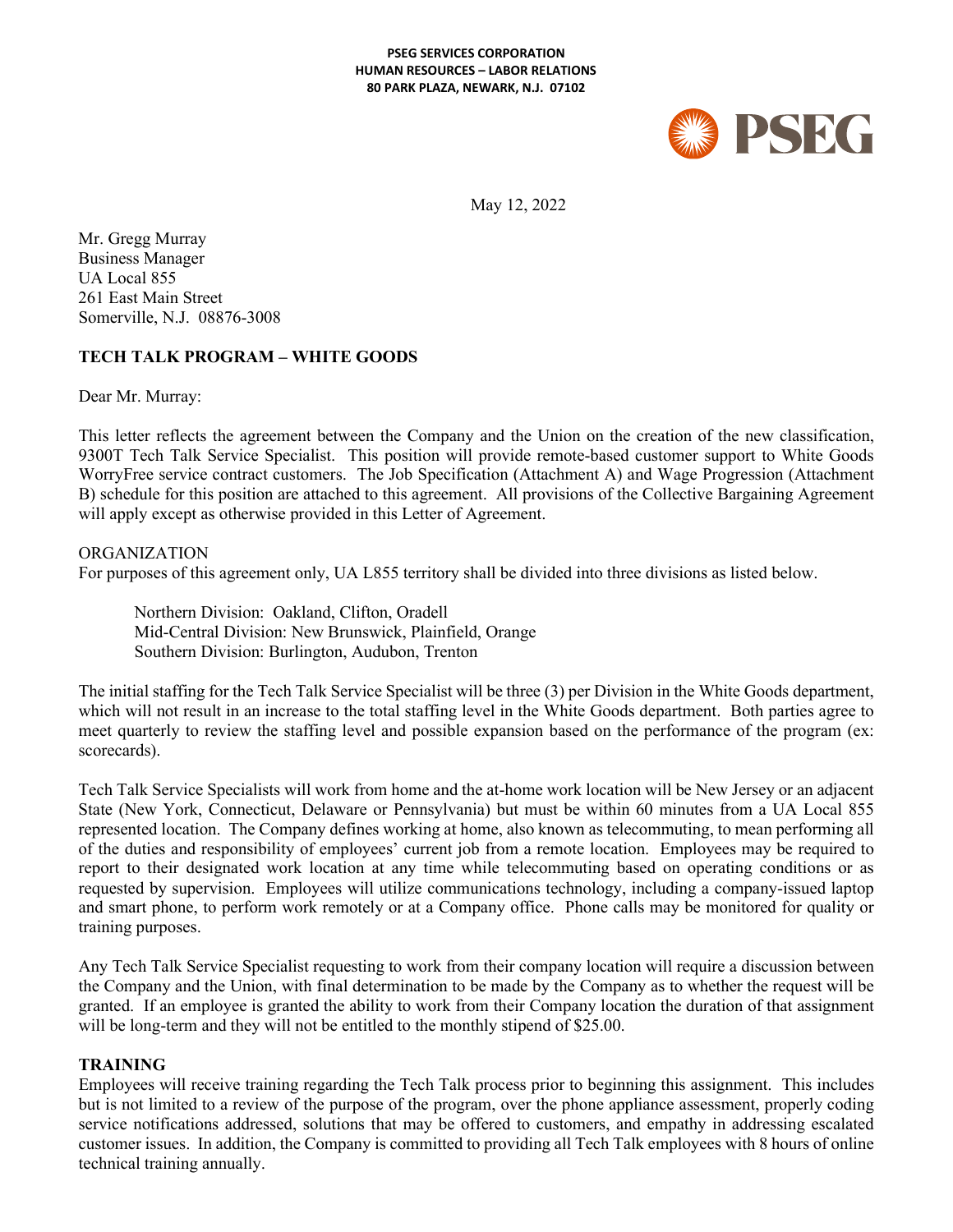### **SCHEDULE**

Tech Talk employees will work a four-day/ten-hour workweek. The hours of work will be 8:00 AM to 6:30 PM, and the regular workweek will be Monday through Thursday or Tuesday through Friday with a half hour unpaid lunch period. Work on the last scheduled day off in the payroll week shall be considered the second day of rest for purposes of pay treatment. Work on earlier scheduled days off in a payroll week shall be considered the first day of rest for purposes of pay treatment. Overtime shall be paid at the appropriate rate for hours worked outside the schedule pursuant to the collective bargaining agreement. Overtime assignments on scheduled days off shall be made in 8 hour increments.

Employees are entitled to a holiday off with regular pay (10 hours) only if the holiday is observed on one of the regularly scheduled basic workdays within their basic 4-day workweek. When such employees are required to work on a holiday which is observed on one of their regularly scheduled basic workdays within the basic 4-day workweek, they shall be given the regular holiday pay (10 hours) and, in addition, one and one-half times for all time worked within their regularly scheduled working hours on the holiday. Hours worked outside of the regularly scheduled working hours on a holiday observed on one of the employees' basic workdays within their basic 4-day workweek shall be paid for at two and one-half times.

Employees shall be given the regular holiday pay of 8 hours at straight time when any of the holidays are observed on their days of rest. When employees are required to work on a holiday that is observed on their days of rest, they shall be given the regular holiday pay and, in addition, one and one-half times for all time worked within the regularly scheduled working hours on the holiday. All other hours worked on a holiday observed on an employee's day of rest shall be paid at two and one-half times. The provisions of this Subsection supersede the provisions of Article III, Sections 2 and 3.

Employees who are required to continue work for more than 15 minutes beyond their normally scheduled quitting time shall be entitled to a meal paid for or provided by the Company and to an additional meal for each additional 5 hours worked thereafter.

Days off for Death in Family and Marriage shall be paid at the rate of 10 straight time hours of pay.

Vacation and disability benefits will accrue on an equivalent hourly basis. Vacation and illness absences on a 10 hour workday will be paid and charged on an hourly basis. Additional part day personal absences taken without pay to round off vacation entitlement hours to obtain full vacation days shall not be charged to an employee's availability.

Floating Holidays will be used on an hourly basis (maximum 16 hours per year). At the employee's option, a floating holiday may be taken at the rate of 8 or 10 hours of pay during this period. Additional part day personal absences taken without pay to round off floating holiday entitlement hours to obtain full days shall not be charged to an employee's availability.

Family and Medical Leave Act (FMLA) hours will be used on an hourly basis.

Jury duty shall be administered in accordance with existing rules and Article VII (j) of the Agreement.

Employees assigned to the Edison Training Center for more than 2 days will be returned to the 8-hour 5 day work schedule for the duration of the training and the workweek.

#### **OVERTIME**

All 9300T Tech Talk Service Specialists in the state will be considered one work group for purposes of required overtime. Assignments shall be made in order of low overtime once all volunteers have been exhausted.

#### **WORK GROUP/VACATION SELECTION**

All Tech Talk Service Specialists per Division will be considered one work group, a separate pool of employees, for purposes of seniority as it relates to vacation selections.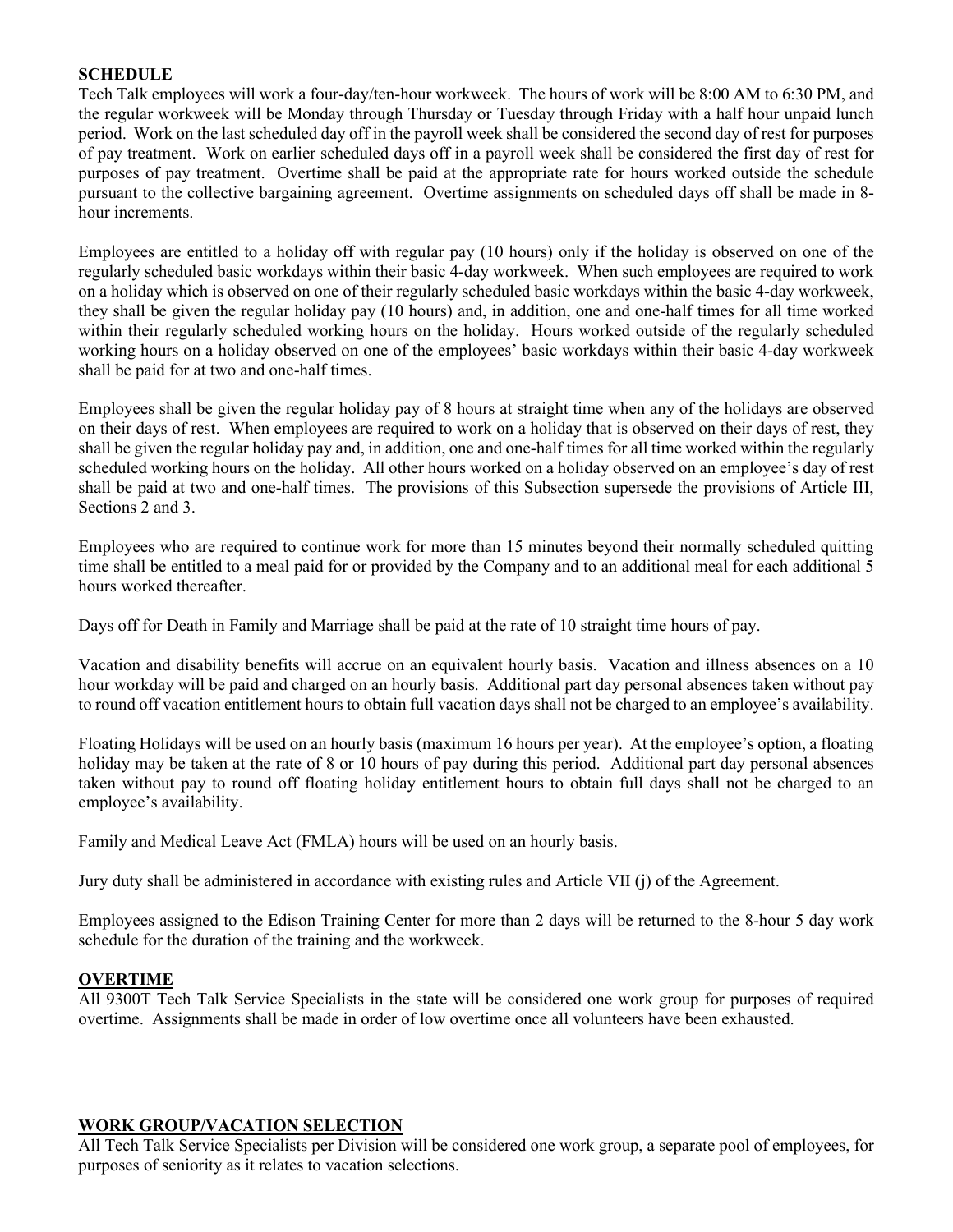# **AT HOME SET-UP**

Each employee will ensure that they have a designated workspace for the performance of their duties.

- 1. The workspace must be conducive to a quiet work environment away from distractions and other individuals occupying or visiting the home. It is expected that the employee will maintain professionalism while working at home and that the computer will be situated in a quiet, private place where background distractions (television, radio, conversations, pets, children, etc.) will not occur. Working from home is not a substitute for dependent care arrangements. The employee is to manage dependent care and other personal responsibilities in a way that allows him/her to successfully fulfill job responsibilities.
- 2. Employees will be provided a checklist to guide them in the proper set up of a safe and secure work environment.
- 3. The employee is responsible for designating and maintaining a work environment that is safe and free from recognized hazards. The employee must promptly notify the Company of any recognized hazards in the home work area.
- 4. PSE&G will provide employees with the necessary equipment (e.g. computer, monitor, headset) to perform their job duties and responsibilities in the employee's home work location. The Union and the employee understand the Company will not provide office furnishings for the employee's home office. The employee agrees to use all equipment for its intended purpose, in accordance with the manufacturer's instructions and in a safe manner, and only for the performance of Company business. Company-owned software may not be duplicated and no peripheral equipment or unauthorized software may be loaded or attached to the Company provided hardware. The employee shall promptly notify the Company if any of the equipment malfunctions, performs improperly or is not safe for use.
- 5. During in-office visits, employees should obtain all supplies required to complete their work at home. Outof-pocket expenses for supplies that are available at the office will not be reimbursed, unless approved by supervision in advance and a receipt or proof of purchase is provided.
- 6. The Company will provide each telecommuting employee a monthly stipend of \$25.00, less applicable taxes, to compensate the employee for internet and utility costs. In exchange for this stipend, the employee must maintain a high-speed internet connection of 200 megabytes per second (Mbps), or greater, and show evidence of this internet service level in their home. The Company may conduct periodic audits that will require employees to show evidence of maintained high-speed internet service.
- 7. In the event there is a technical problem, telephone outage, an internet outage, or a power failure, it is the expectation that the following steps will be initiated by the employee:
	- Immediately contact his or her supervisor.
	- If the internet service is unavailable, immediately contact the Internet Service Provider directly, following contact to supervision.
	- Report to their normal reporting location, if necessary
- 8. Employees will have a regular work schedule in accordance with this agreement
	- Absenteeism and performance will be monitored in accordance with current practices and CBA.
	- Computer and phone activity can and will be monitored in accordance with current practices.
	- When required to report to a Company location, employees will report at the start of their shift and remain at the location for the remainder of their shift.
	- Commuting time to/from the employee's normal reporting location under the circumstances described in this Agreement or any other circumstance will not be compensable time unless the commuting is authorized to take place during normal work hours.
- 9. Employees will be required to report to their normal reporting location in the event of technical or connectivity difficulties, training, meetings, or based upon business need at management's discretion. Where possible, advance notice will be provided to the employee. Consideration will be given, on a case-by-case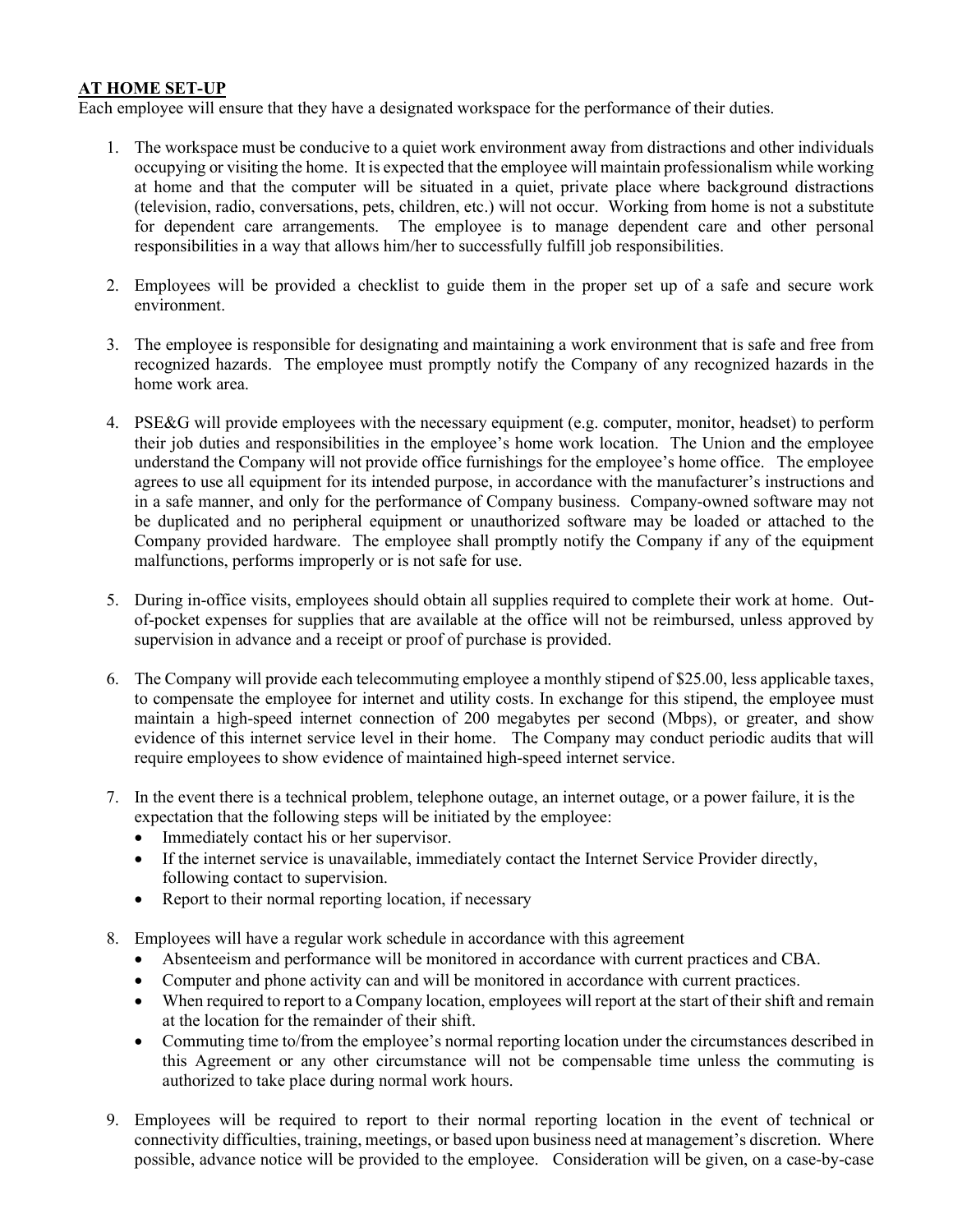basis, to the expected duration of the technical issue and other factors such as time of day, scheduled overtime assignment, etc.

- 10. All employees working from home must make themselves available for communications by management (e.g., via Skype, Zoom, email, instant messaging and phone) during normal working and overtime hours. Employees shall maintain their Outlook calendar inclusive of out-of-office messaging.
- 11. The Company retains the right to make on-site inspection of the home work location only as it relates to an investigation (e.g. a reported unsafe condition or incident response following any report of injury resulting from, or relating to, their work). The inspection will be scheduled and conducted during the employee's normal work schedule. The employee will be notified of the inspection within a reasonable period of time prior to management's arrival at the home work location. The inspection will be limited to the employee's work area. Where unsafe or hazardous work conditions may exist, the employee may be directed to report to their normal reporting location.

#### **FITNESS FOR DUTY**

The employee is required to meet all fitness for duty requirements while on Company scheduled time, including overtime.

#### **LIABILITY FOR INJURIES**

The Company is responsible under its workers' compensation plan solely for injuries to its employees arising out of and during the course of employment. PSEG shall not be liable for injuries to family members, visitors, and others that might occur in the employee's home during working hours. The employee waives any claim against PSEG for any injuries to any third parties (including, but not limited to, family members and visitors) that occur in their home whether or not during work hours. The employee shall indemnify and hold harmless PSEG, PSEG's affiliates, including PSE&G, and their respective employers, officers, directors, managers, and agents from and against any claims, losses or damages arising from or relating to any injuries to third parties, including but not limited to, family members and visitors that occur in their home.

Employees are required to immediately notify their supervisor of any injuries resulting from, or relating to, their work.

#### **GENERAL**

It is the intention of the Parties to work together to implement this Agreement and to resolve any unforeseen problems.

The Parties agree to meet and discuss any issues that may arise.

 Christopher M. Munyan Labor Relations Manager

Gregg Murray

Gregg Murray Business Manager, UA Local 855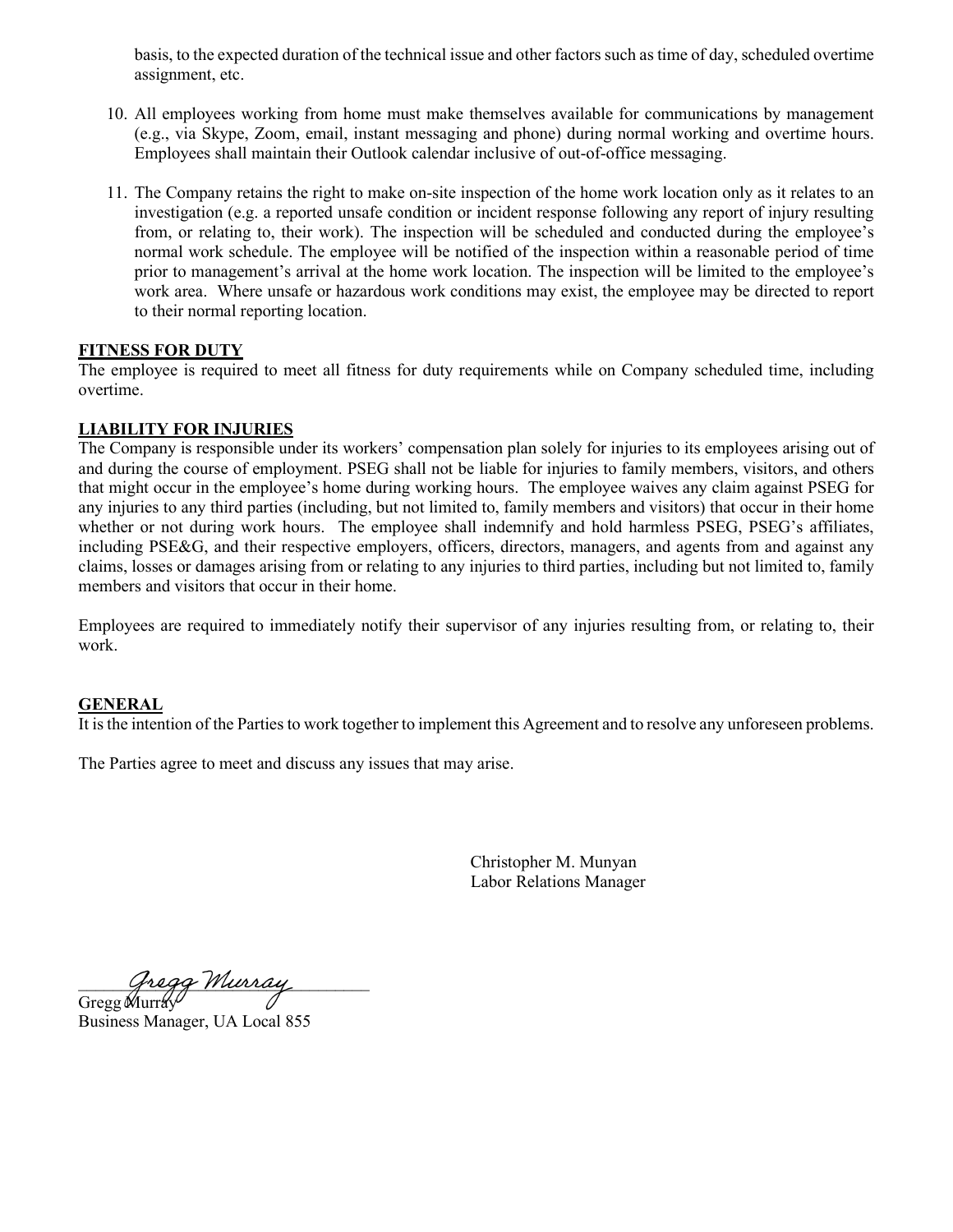# **ATTACHMENT A**

# **9300T TECH TALK SERVICE SPECIALIST**

Possesses the necessary experience and qualifications to be a supervisor and serves as such upon occasion when the work warrants it, for example and not all inclusive; training other technicians; but otherwise performs the necessary work and remote diagnostics. Must have a thorough knowledge of all types of white goods appliances and installations; in particular refrigerators, freezers, washing machines, dishwashers, electric dryers, electric ranges and electric ovens. Shall have all of the qualifications of a top grade Service Specialist Technician White Goods (9301W) to receive training for this classification. Performs duties such as listed below:

#### **GENERAL**

Conducts remote white goods service repair and diagnostics or less skilled work of the occupational group. Includes expertise and capability of repairing all electric appliances except air conditioners, heat pumps, and water heaters.

## **QUALIFICATIONS:**

Must meet the Company's requirements as to general qualifications; must have all the qualifications of Service Specialist Technician White Goods (9301W) and, in addition:

- 1. Must have demonstrated aptitude for and ability in the performance of the duties of Service Specialist Technician White Goods (9301W);
- 2. Must be able to work from complex drawings, diagrams and specifications;
- 3. Must have a thorough knowledge of the use of all applicable repair instruments;
- 4. Must have demonstrated aptitude of computer systems (Word, Excel, CAD, SAP, etc.)
- 5. Must be able to work remotely and perform remote diagnostics utilizing company provided equipment such as computer, phone and access all requisite systems.
- 6. Must be able to deal with the general public, such as, customers, contractors, and plumbers and must be able to obtain their cooperation and satisfactorily dispose of questions arising from appliance repair problems;
- 7. Must have the ability to supervise the work of others and be capable of assuming supervisory responsibilities;
- 8. Must know the Company's safety rules applying to the work.